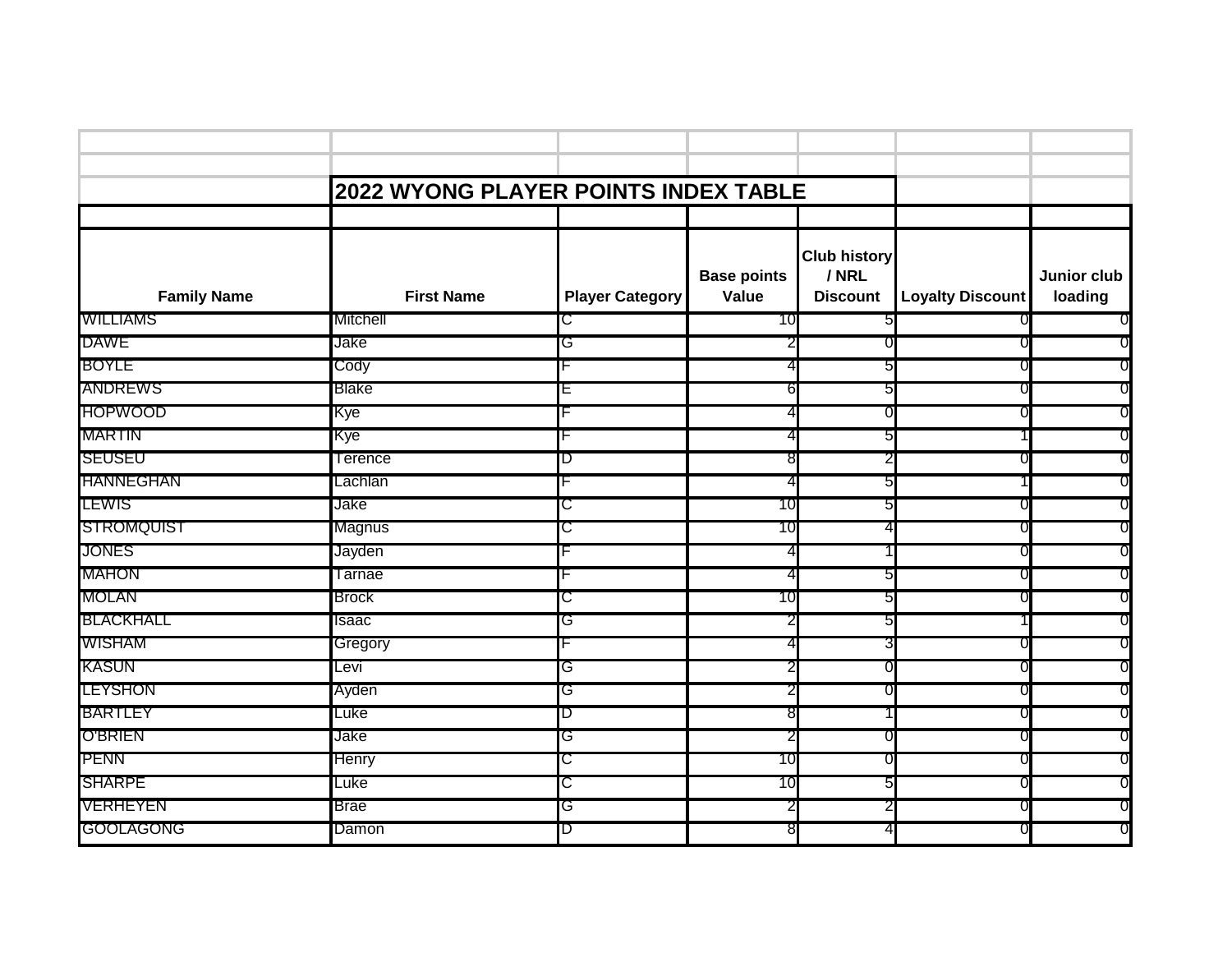| <b>RICKIT</b>            | Zane    |    |     | o | $\overline{0}$ |
|--------------------------|---------|----|-----|---|----------------|
| <b>BAYLEY</b>            | Blake   | IG |     |   | 0              |
| <b>DOUCH</b>             | Finn    | IH |     |   | O              |
| <b>CAIN</b>              | Luke    | IG |     |   | O              |
| <b>GORDON</b>            | Stephen | IΕ |     |   | O              |
| <b>KEGG-KING</b>         | Nathan  |    |     |   | 0              |
| <b>WILKINSON ALIPATE</b> | Jack    | IG |     |   | O              |
| <b>TEAUPA</b>            | Vailima |    |     |   | O              |
| <b>CLARK</b>             | Regan   | IG |     |   | O              |
|                          |         |    |     |   |                |
|                          |         |    |     |   |                |
|                          |         |    |     |   |                |
| <b>TOTAL CLUB POINTS</b> |         |    | 150 |   |                |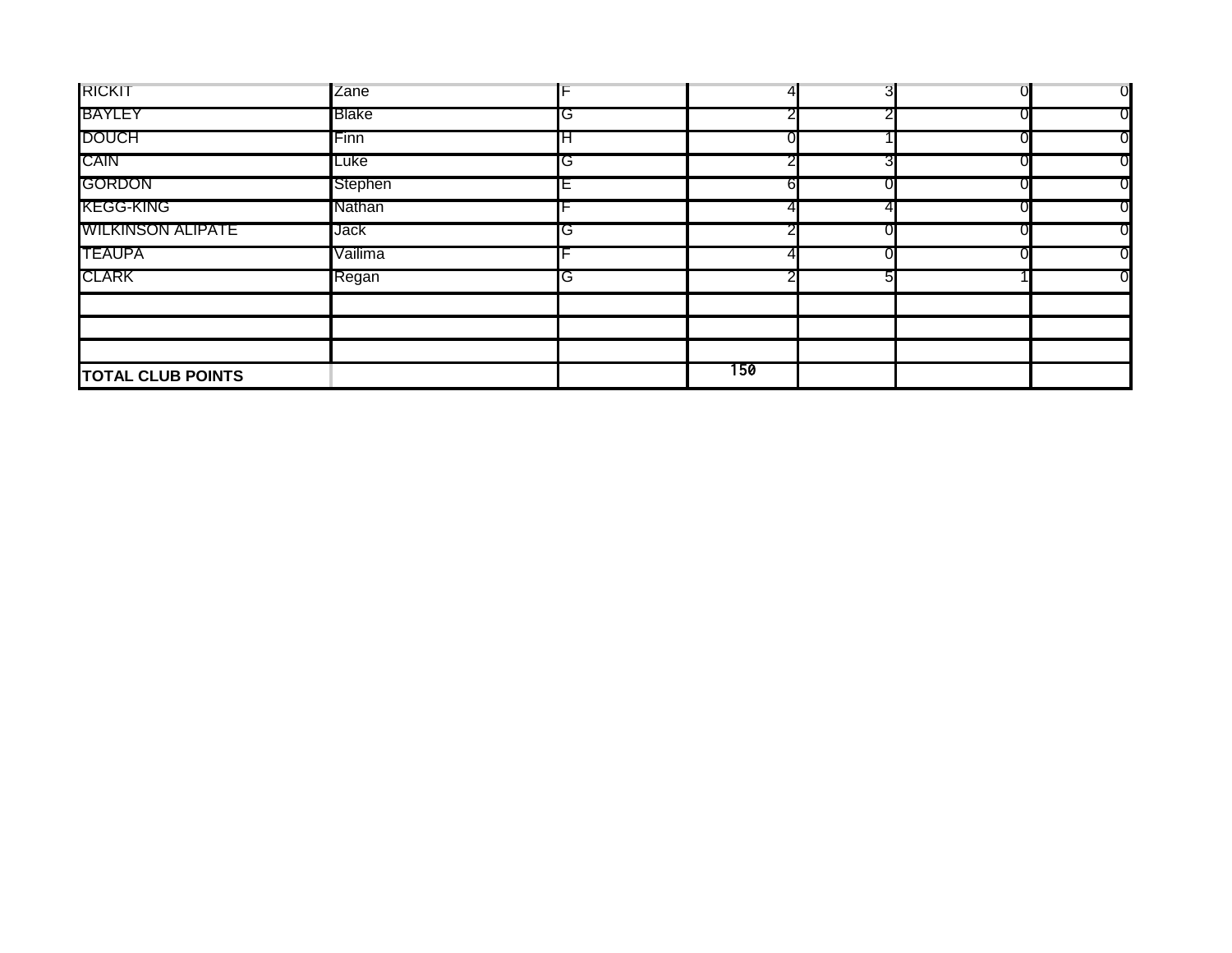